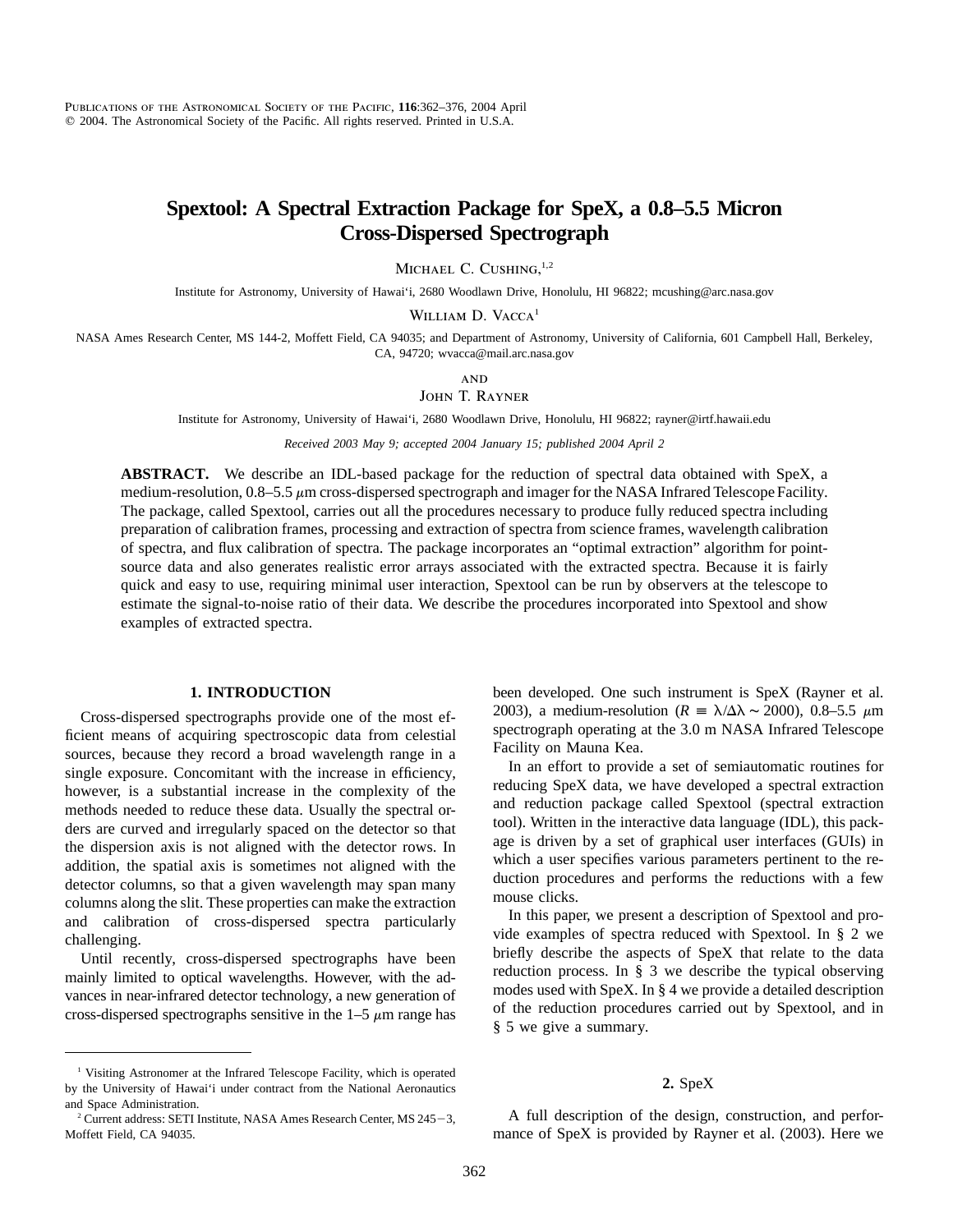| SPECTRAL EXTRACTION TOOL FOR SPEX 363 |  |  |
|---------------------------------------|--|--|
|---------------------------------------|--|--|

| TABLE 1<br><b>SPEX OBSERVATION MODES</b> |                               |             |                          |  |  |
|------------------------------------------|-------------------------------|-------------|--------------------------|--|--|
| Mode                                     | Wavelength Range<br>$(\mu m)$ | $R^{\rm a}$ | Slit Lengths<br>(arcsec) |  |  |
| Short $XD$                               | $0.8 - 2.4$                   | 200-2000    | 15                       |  |  |
| Long $XD1.9$                             | $1.9 - 4.2$                   | 250-2500    | 15                       |  |  |
| Long $XD2.1$                             | $2.1 - 5.0$                   | 250-2500    | 15                       |  |  |
| Long $XD2.3$                             | $2.3 - 5.4$                   | 250-2500    | 15                       |  |  |
| Low Resolution $\dots\dots$              | $0.8 - 2.5$                   | $25 - 250$  | 15.60                    |  |  |

*R* is the resolving power and is given by  $R = \lambda/\Delta\lambda$ ; the two values correspond to the widest  $(3\rlap.{''}0)$  and narrowest  $(0\rlap.{''}3)$  slits, respectively.

Short Single Order ......  $0.8-2.5^b$  200-2000 15, 60 Long Single Order ...... 1.9–5.5<sup>b</sup> 250–2500 15, 60

<sup>b</sup> Requires multiple grating settings to achieve full wavelength coverage.

will discuss only those aspects of the instrument that are relevant to the data reduction process.

Table 1 provides a summary of the various observing modes for SpeX. Spextool was designed primarily to extract spectra from the cross-dispersed modes, since single-order spectra can be extracted easily using other data reduction packages (e.g., IRAF). The short-wavelength cross-dispersed (SXD) mode of SpeX covers the wavelength range  $0.8-2.4 \mu m$  with an average resolving power  $\langle R \rangle = 2000$  for a slit width of 0".3. The entire wavelength range, except for a  $0.6 \mu m$  gap in the telluric band between the *H* and *K* bands, is recorded simultaneously in 6 orders. As can be seen in Figure 1, the spectral orders are substantially curved, and the spacing between the orders varies with position on the array. The long-wavelength cross-dispersed (LXD) mode covers the wavelength range 1.9–5.5  $\mu$ m with  $\langle R \rangle = 2500$  for a slit width of 0''.3. The entire wavelength range, except for a 0.1  $\mu$ m gap centered at 4.4  $\mu$ m, is covered in 7 orders, but only 6 orders can be recorded simultaneously on the detector. Therefore, the LXD mode actually consists of three submodes (LXD1.9, LXD2.1, and LXD2.3) that cover slightly different wavelength ranges (see Table 1). Both crossdispersed modes have a slit length of 15", which corresponds to ∼100 pixels on the detector. Spextool also has the ability to reduce data taken in the LOWRES (prism) mode with the 15 long slit (∼100 pixels); this mode covers the wavelength range ~0.8–2.5  $\mu$ m at  $\langle R \rangle$  = 250 for a slit width of 0"3. Wider slits  $(0.5, 0.8, 1.6, 1.6, 3.0)$  are also available for each mode and provide proportionally lower resolving powers. The pixel size for all three modes is  $0\rlap.{''}15$  pixel<sup>-1</sup>, so even during the best seeing conditions currently attainable at the IRTF (~0".4 at 2.2  $\mu$ m), the point-spread function is sampled by ∼3 pixels. As a result, intrapixel sensitivity variations (e.g., Lauer 1999) are not a concern for the data reduction process.

The gratings are operated in the near-Littrow configuration, which means, in principle, the image of the slit should not be tilted with respect to the detector columns (Schroeder 2000). In practice, however, the image of the slit is tilted by up to  $\pm$  0.5 pixels over the length of the 15" slit because of predispersion from the cross-dispersing prisms, the natural curvature



Fig. 1.—Raw SXD flat-field exposure. The spatial axis is parallel to the columns and wavelength increases to the right. The six cross-dispersed orders (3–8; *bottom to top*) are apparent. The diagonal lines are 1 pixel wide cracks in the array. The spot at the approximate coordinates (600, 275) is a clusters of bad pixels. The faint interorder flux is due to scattered light and internal reflections ("ghosts") and is typically at a level of ∼1% of the signal in the brightest order.

due to any finite-length slit, and the precision to which the slits can be aligned with the detector columns (see Rayner et al. 2003). Since this misalignment is significantly smaller than the maximum spectral resolution delivered by SpeX, we have chosen not to attempt to correct for it in Spextool. This greatly simplifies the data reduction process, since the spectral data do not have to be rectified before extraction.

An external calibration unit contains lamps needed for flatfielding and wavelength calibration. The flat-field lamps are a 10 W quartz-tungsten-halogen lamp (3200 K) and 0.1 W bulb for the  $0.8-2.5 \mu m$  wavelength range, and an infrared source (1100 K) for the 2.5–5.5  $\mu$ m wavelength range. The unit also contains a low-pressure argon discharge lamp for wavelength calibration. The lamps are located at the entrance ports of an integrating sphere. Light from the exit port of the integrating sphere is projected into the spectrograph at the same focal ratio as light from the telescope.

#### **3. OBSERVING TECHNIQUE**

It is instructive to discuss the typical manner in which observations are acquired with SpeX, as the observing procedures dictate, in part, the data reduction process. The number of counts recorded in any given detector pixel is given by the sum of the counts from the dark current, emission from the telescope and sky, and the target. This is an ideal case that ignores any systematic effects such as array persistence (see Vacca, Cushing, & Rayner 2004). In order to remove the dark current, telescope signal, and sky signal (to first order) from the data, observations are usually taken in pairs: an **A** frame exposure on the target immediately followed by a **B** frame exposure of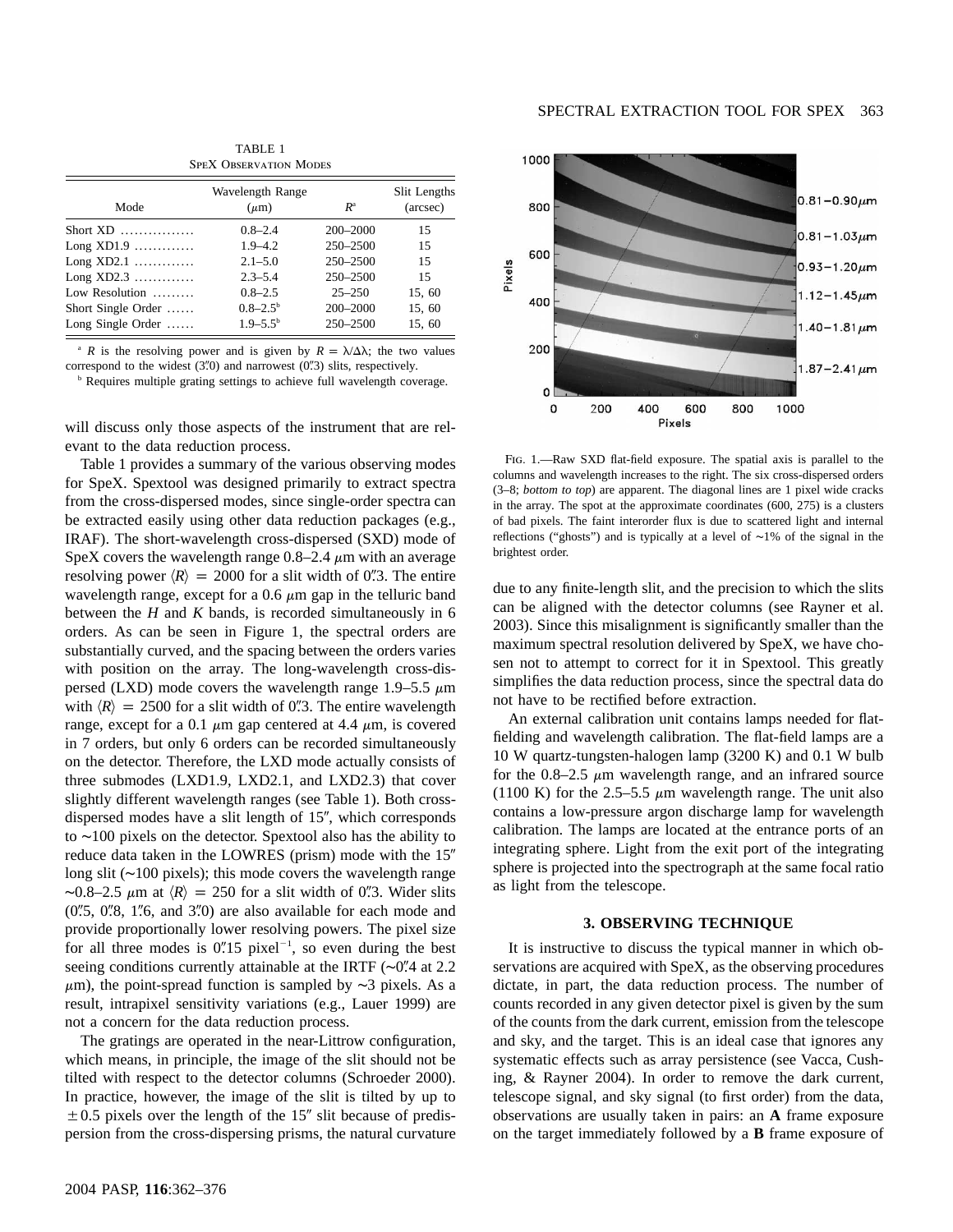equal integration time to measure the dark current and the telescope and sky background alone (e.g., Joyce 1992). (Hereafter we use a bold letter **X** to represent an image, and the subscripted designation  $X_{i,j}$  to represent the value of the image at the pixel in column *i* and row *j*.) Mathematically we have

$$
A = dark + telescope + skyA + target,
$$
 (1)

$$
\mathbf{B} = \mathbf{dark} + \mathbf{telescope} + \mathbf{sky}_{\mathrm{B}},\tag{2}
$$

where we have explicitly allowed for the possibility that the flux level from the sky may change between the **A** and **B** exposures (e.g., due to the time-variable  $OH^-$  line emission from  $0.8-2.5 \mu m$  or thermal background from the sky from 2.5–5.5  $\mu$ m) but have assumed that the non–sky background signals, including the dark current and telescope emission, do not (see, however, Rayner et al. 2003). Subtracting the **B** frame from the **A** frame (pair subtraction) gives

$$
A - B = target + skyA - skyB
$$
 (3)

$$
= target + R, \tag{4}
$$

where we have defined  $\mathbf{R} = s \mathbf{k} \mathbf{y}_{\text{A}} - s \mathbf{k} \mathbf{y}_{\text{B}}$  to be the residual sky signal. As long as the signal from the sky in the individual raw **A** and **B** frames has not reached the saturation level of the detector, any residual sky signal can easily be subtracted in the extraction process (see § 4.2.5).

If the object is an extended source, then the **B** frame is taken after offsetting ("nodding") the telescope to a patch of nearby blank sky so that the object is no longer on the slit (A-sky mode). If the object is a point source, however, a more efficient observing method involves nodding the telescope so that the object is moved to a new (second) position along the slit and then taking the **B** frame exposure (AB mode). In this mode, subtracting the **B** frame from the **A** frame leaves both a positive and negative signal (spectrum) from the object and any residual signal from the sky. In either mode, the strength of the residual sky signal depends on the variability of the sky and the rapidity with which the nodding was performed.

In order to correct for absorption from the Earth's atmosphere, as well as to assign physical flux units to the detected counts in the extracted object spectrum, observations of a socalled telluric standard star must also be obtained. In addition to the science and telluric standard data, calibration frames that include a series of flat-field exposures as well as argon arc exposures for wavelength calibration are also taken. The object and standard star exposures, along with the flats and arcs, make up a single data set.

## **4. SPECTRAL REDUCTION**

The reduction process consists of three main steps:

1. *Preparation of calibration frames*.—Combine and nor-

malize flat-field exposures and create an arc image suitable for wavelength calibration.

2. *Spectral extraction*.—Extract and wavelength calibrate target and standard star spectra.

3. *Post-extraction processing*.—Correct target spectra for telluric absorption, merge spectra from different orders, clean and smooth spectra, and merge spectra from different modes (SXD and LXD).

A flowchart showing the order of the various steps is shown in Figure 2, and we describe each step in detail in §§ 4.1, 4.2, and 4.3, respectively. The GUI used to perform steps 1 and 2 is shown in Figure 3.

#### **4.1. Step 1: Calibration Frames**

## *4.1.1. Flat Fields*

As described in § 3, multiple flat-field exposures are taken as part of the calibration set and then combined to maximize the signal-to-noise ratio (S/N). Before the individual flat-field frames are combined, Spextool computes the median signal level of each frame. It then scales each frame to a common median flux level (the median of the individual median signal levels) to compensate for any variations in the flux levels due to changes in the temperature of the lamp filaments. These temperature changes also affect the slope of the spectrum produced by the filaments. However, we have found that correcting for these changes makes almost no difference (less than 0.1%) in the final normalized flat field, and so in the interest of computational speed, we do not correct for these changes. The scaled flat-field exposures are then combined using the statistic chosen by the user (median, mean, or weighted mean).

One of the most important steps in the entire reduction process is the determination of the location of the orders on the array. The combined flat-field image, with its high S/N across the entire wavelength range for all the orders, is ideal for this purpose. Spextool determines the spectroscopy mode in which the data were taken by reading the FITS header of the data frames and retrieves the approximate center positions of each order from a file stored on disk. Starting from these center positions, an edge detection algorithm moves across the array at regularly spaced intervals and locates the bottom and top edge of each order. The individual edge points are then fitted with a low-order robust polynomial (see Fig. 4, *left*). The resulting *edge coefficients* then provide the location of each order at any column. As can be seen in Figure 4 (*left*), some orders are truncated by the edges of the array. Therefore, in addition to the edge coefficients, the columns at which the truncation occurs are also are identified. Spectral extraction proceeds only between the truncation limits, because knowledge of the order location is crucial for the extraction process.

The 15" slit is re-imaged across  $~100$  pixels, which yields an average plate scale of  $0\rlap.{''}15$  pixel<sup>-1</sup>. However, because of anamorphic magnification, the slit height measured in pixels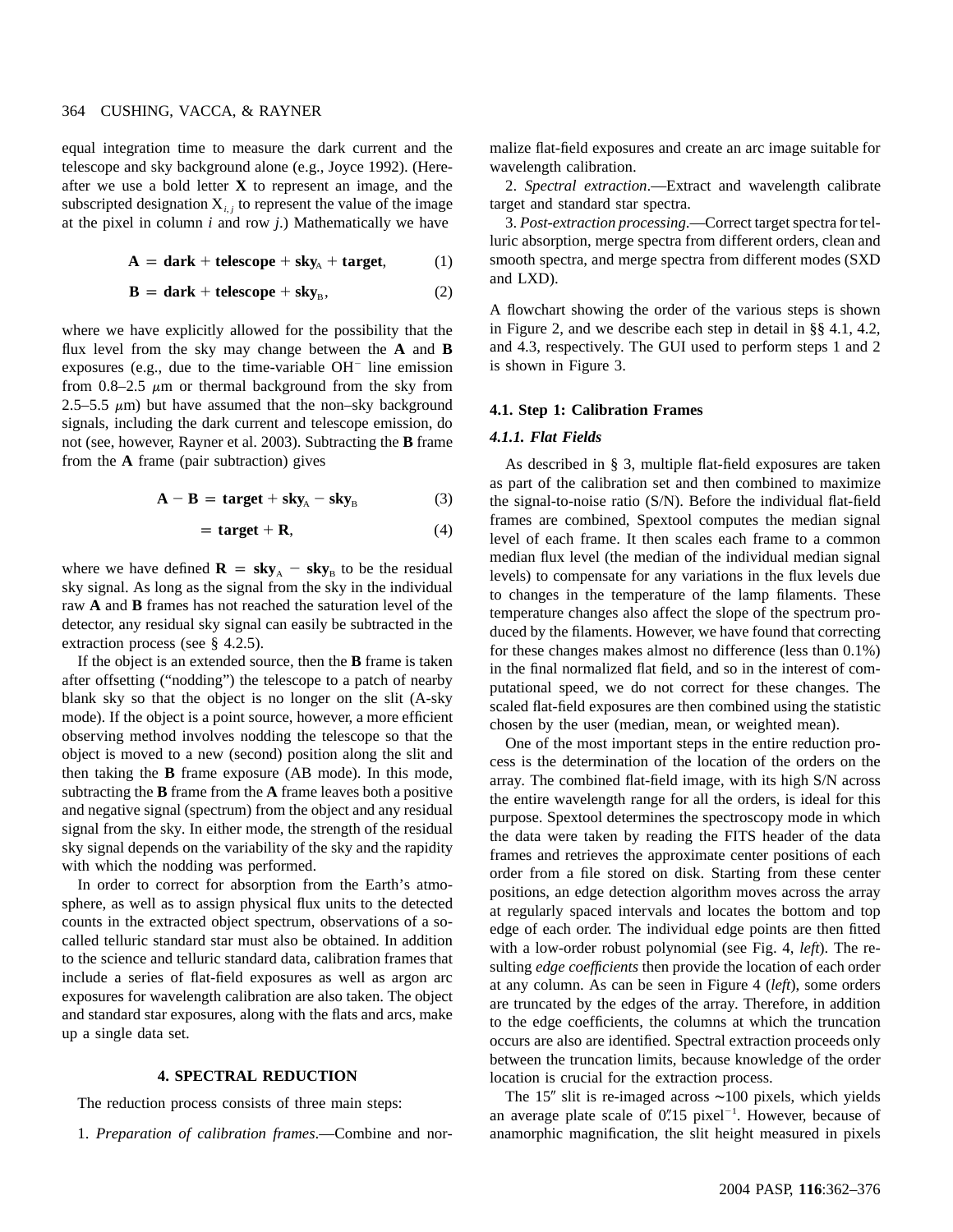

Fig. 2.—Flowchart showing the steps in the reduction process used by Spextool.

varies within an order  $(\leq 3$  pixels) and from order to order. For example, order 3 in the SXD mode has an average slit height of 97 pixels, while order 8 has an average slit height of 106 pixels. To simplify spectral extraction, all operations that involve the spatial dimension are carried out in units of arcseconds instead of pixels. The arcsecond value of each pixel along the slit at a given column is determined by assuming that the length of the slit in pixels is always equal to 15".

The flat-field frame must be normalized to unity for users to obtain estimates of the S/N of their spectra. To facilitate the normalization process, each order is "straightened" by resampling it onto a uniform grid of *i* columns and *s* spatial points. Since we assume that the reimaged slit is aligned with the columns of the array, the resampling proceeds on a columnby-column basis. The result is a rectangular image of the order uniformly sampled in the spatial dimension. Because the lamps do not illuminate the slit the same way as the sky does, a twodimensional surface is then fitted to the straightened order image of the flat. The raw flat field is normalized by resampling the surface fit back onto the arcsecond grid of the raw data column by column and dividing the result into the raw data. It should be noted that the final normalized flat field has not been resampled. The resampling occurs only to construct the smooth, two-dimensional surface fit. The normalized flat field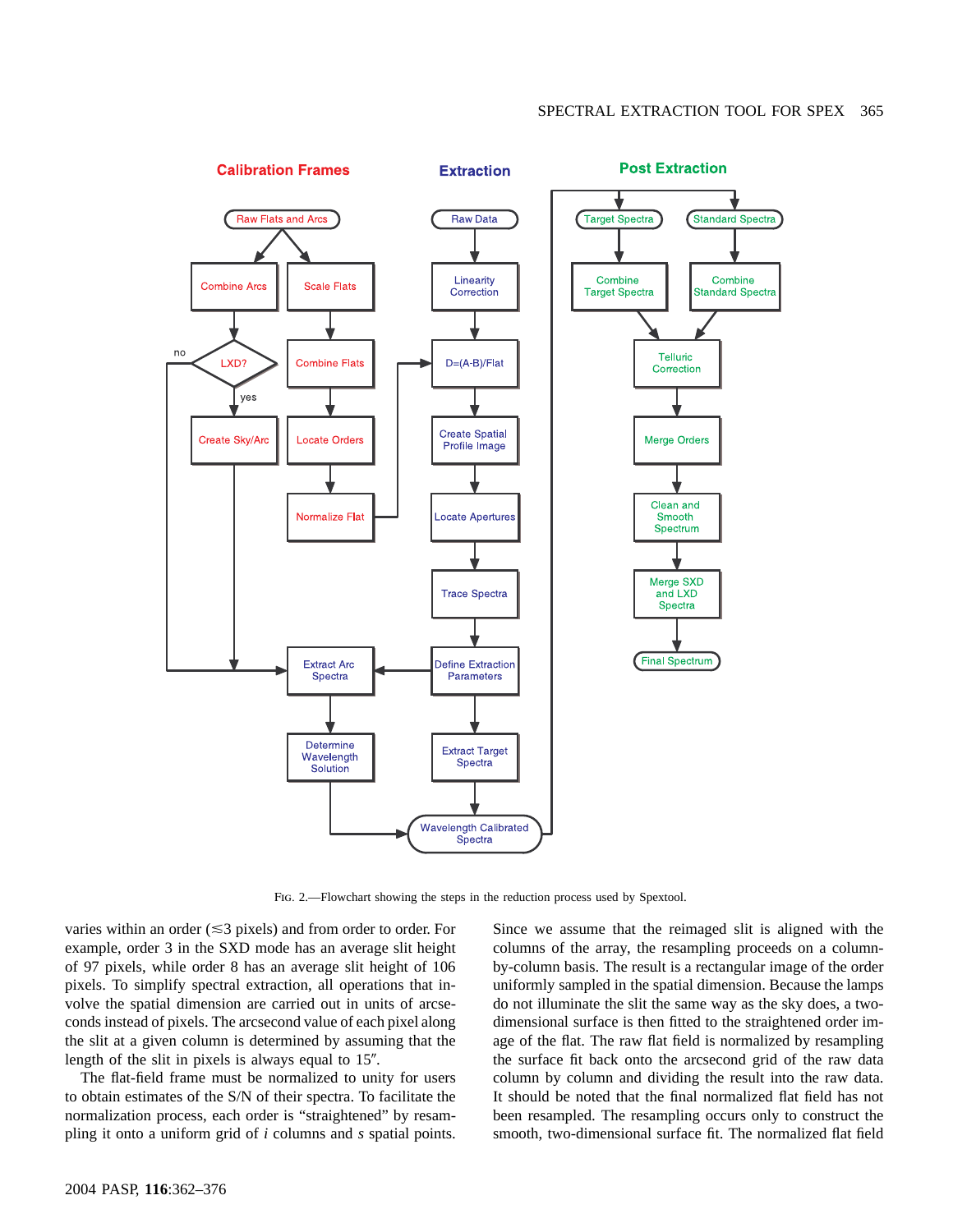| Spextool v3.1 for SpeX-spc0001.a.fits/spc0002.b.fits                                                                                 |                      |                  |                          |  |  |  |  |
|--------------------------------------------------------------------------------------------------------------------------------------|----------------------|------------------|--------------------------|--|--|--|--|
| Quit                                                                                                                                 |                      |                  |                          |  |  |  |  |
| Loading the data<br>Flat-fielding the data                                                                                           |                      |                  |                          |  |  |  |  |
| œ                                                                                                                                    |                      |                  |                          |  |  |  |  |
| Do All Steps<br>Reduction Mode: $\Diamond$ A $\Diamond$ A-B $\Diamond$ A-Sky<br>File Read Mode: $\Diamond$ Filename $\Diamond$ Index |                      |                  |                          |  |  |  |  |
| Input Prefix: spc<br>Source Images $  :   1, \mathbb{Z} $                                                                            |                      |                  |                          |  |  |  |  |
| Output Prefix: spectra<br>Sky linage $ : $                                                                                           |                      |                  |                          |  |  |  |  |
| Output File Hame:  <br>Full Flat Name : Flat21-25.fits                                                                               |                      |                  |                          |  |  |  |  |
| Output Format: FFITS IText                                                                                                           |                      |                  |                          |  |  |  |  |
| Full Arc Name :   arc26-28.fits                                                                                                      |                      |                  |                          |  |  |  |  |
|                                                                                                                                      | <b>Load Image</b>    |                  |                          |  |  |  |  |
| Paths Cals Sky Combine Images Point Source Extended Source Other Help                                                                |                      |                  |                          |  |  |  |  |
| 1. Find Aperture Positions                                                                                                           | 2. Choose Orders     | 3. Trace Objects | 4. Define Apertures      |  |  |  |  |
| Make Super Profiles                                                                                                                  | Γя                   | Trace Objects    | PSF Radius: 2.2          |  |  |  |  |
| $\Diamond$ Manual $\Diamond$ Import Coeffs                                                                                           | $\Box$ 7             | Filename:        | Ap Radius: 1.0           |  |  |  |  |
| N Apertures: $ 2 =  $                                                                                                                | Γ6                   | Write Trace      | BG Sub: ◆ On ↓ Off       |  |  |  |  |
| $\rightsquigarrow$ Auto $\rightsquigarrow$ Guess $\rightsquigarrow$ Fix                                                              | $\Box$ 5<br>$\Box$ 4 |                  |                          |  |  |  |  |
| Apertures: [3,10]                                                                                                                    | $\Box$ 3             |                  | Bg Start: $\mathbb{Z}.2$ |  |  |  |  |
| <b>Find Positions</b>                                                                                                                |                      |                  | Bg Width: $\mathbb{Z}$   |  |  |  |  |
|                                                                                                                                      |                      |                  | <b>Bg Fit Degree:</b> D  |  |  |  |  |
|                                                                                                                                      |                      |                  | Define Apertures         |  |  |  |  |
| Extract                                                                                                                              |                      |                  |                          |  |  |  |  |

Fig. 3.—Main Spextool GUI.

is then written to disk with the edge coefficients and the truncations limits contained in the FITS header. Figure 4 (*right*) shows an example of a normalized SXD flat field.

## *4.1.2. Arcs*

Wavelength calibration of SpeX data is accomplished using argon lines. For the SXD and LOWRES modes, several arc exposures are combined to increase the S/N. For the LXD modes, an "arc off" frame (taken immediately after the arc lamp is turned off) is subtracted from an "arc on" frame (taken with the arc lamp turned on) in order to remove the strong thermal continuum from the heated arc lamp.

For  $\lambda \ge 3$   $\mu$ m the number and strength of the argon lines

diminish rapidly, and for  $\lambda > 4.5 \mu m$  there are no suitably strong argon lines that can be used for wavelength calibration. Therefore, to calibrate the LXD modes, we have adopted an approach that makes use of both the argon lines at shorter wavelengths and the numerous sky emission lines at longer wavelengths. A pure sky frame (for A-sky mode) or two target frames (for AB mode) are used to produce a night-sky emission image. If the object is observed in the AB mode, then this is done by combining the frames according to the equation

$$
sky = (A + B) - |(A - B)|.
$$
 (5)

For those LXD orders (4 and 6) where the arc lines are either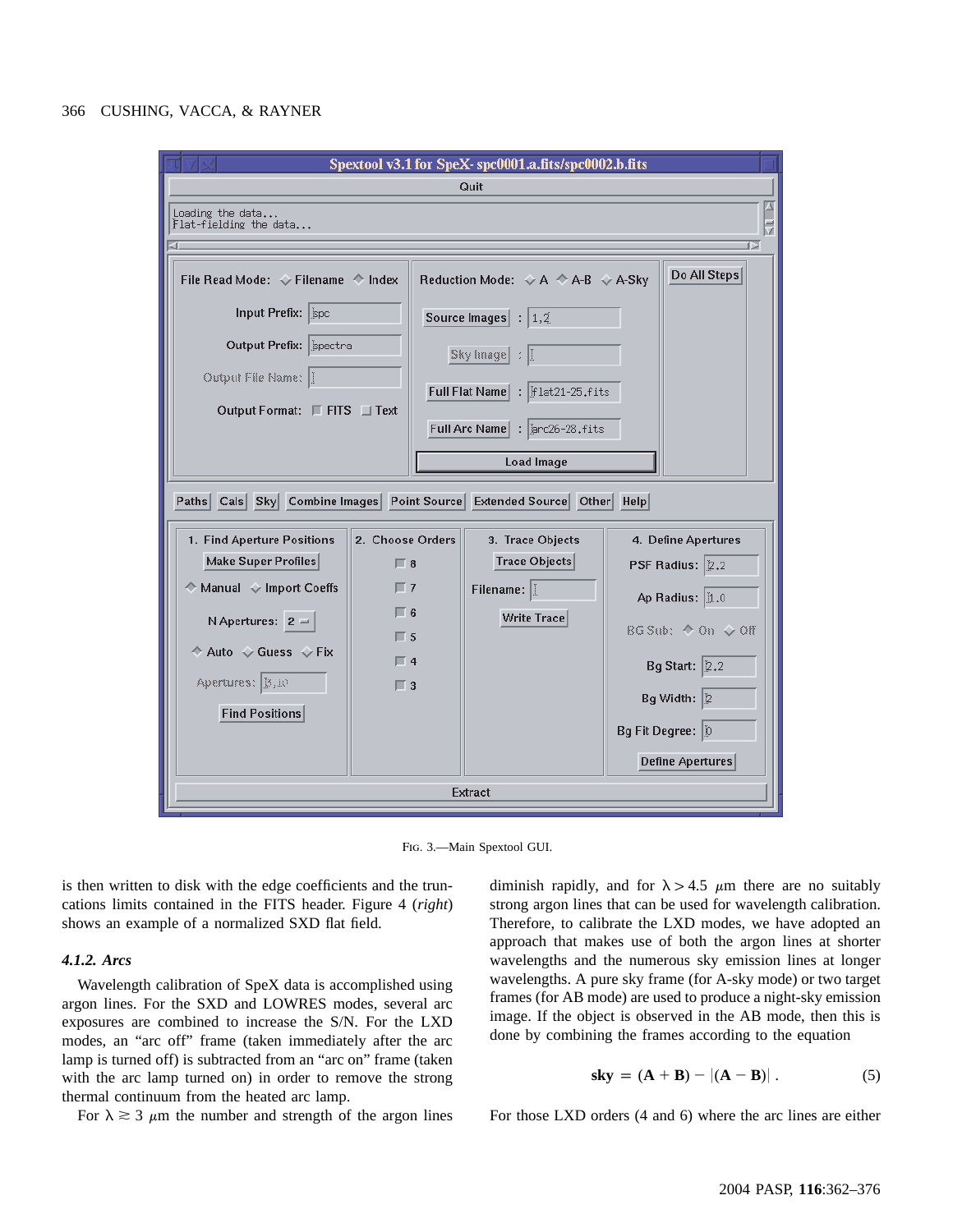

Fig. 4.—*Left*: Detection of the edges of the orders in the flat-field image. The red asterisks represent initial guesses for the centers of each order. The green crosses mark the positions where the order edge is located, and the red lines are the robust polynomial fits through these positions. The blue crosses designate positions that have been excluded from the fits. *Right*: A normalized flat field. Note the tree-ring-like structure caused by mechanical thinning of the InSb array material from 200 to 20  $\mu$ m, and the odd-even eight column pattern due to the eight separate readout locations in the silicon multiplexer. Also visible is a slight difference in gain between the top half and bottom half of the array, which are read out by two different analog-to-digital converter boards. The spot at the approximate coordinates (900, 400) is a clusters of bad pixels.



Fig. 5.—LXD2.3 wavelength calibration frame. The five orders (4–8; *bottom to top*) are apparent. Orders 4 and 6 have been replaced by a sky emission spectrum.

weak or absent, the sky emission image replaces the arc image. The final image is then written to disk. Figure 5 shows an arc image for LXD2.3 mode.

## **4.2. Step 2: Spectral Extraction**

## *4.2.1. Image Processing*

The first step in processing the science images involves correcting each pixel value in the raw data frames for possible nonlinearity. Spextool accomplishes this using a nonlinearity curve constructed by P. Onaka and J. Leong from flat-field data taken expressly for this purpose. A series of flats was taken with gradually increasing exposure times, and the nonlinearity curve was then determined by fitting a third-order polynomial to the observed count rate as a function of the observed counts in each pixel. The deviation of this curve from a constant value then gives the factor needed to correct the observed counts in a given pixel to the expected counts for a linear response.

Unfortunately, as noted by Vacca et al. (2004), the linearity correction factor cannot be applied directly to the stored pixel values, because the array is read out using multiple correlated double sampling (MCDS; Fowler & Gatley 1990), also known as Fowler sampling. In this readout mode, the array is read out nondestructively  $n_r$ , times at the start of the integration. After a time  $\Delta t$  (the integration time), the array is again read out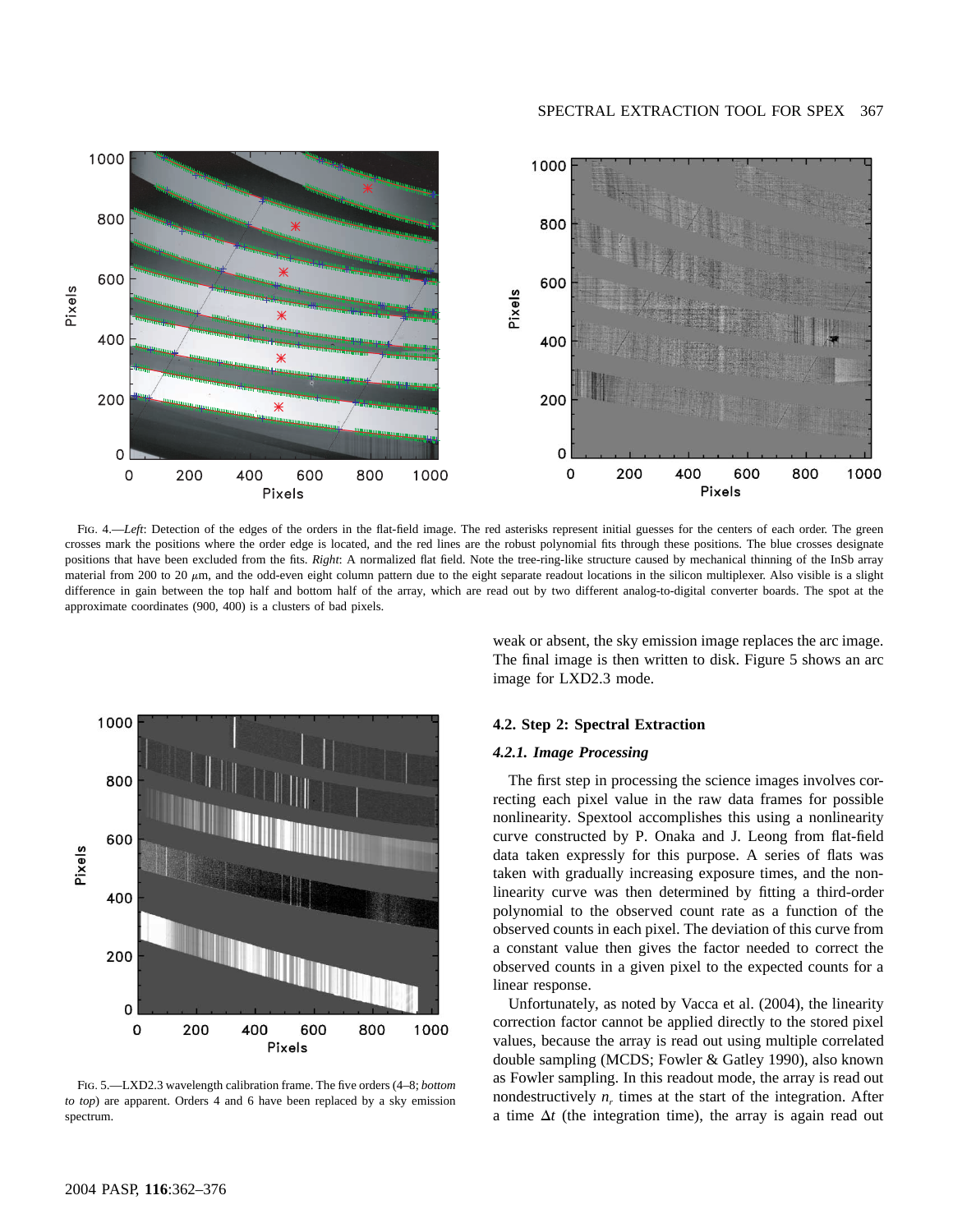nondestructively  $n_r$ , times. Each nondestructive read requires a time of  $\delta t$ . The *net signal*, given by the difference between the sums of the values recorded for the two sets of nondestructive reads, is then written to disk as an image. If the user requests  $n_c$  "co-adds," then the readout process is repeated  $n_c$  times, and the individual net signals are summed in memory and the total net signal  $S<sub>tot</sub>$  is written to disk. The linearity correction should be applied to the values of the individual nondestructive reads, but only the total net signal is written to disk as an image. Therefore, Spextool determines the nonlinearity correction for each pixel in each input frame using the iterative technique described by Vacca et al. (2004).

The linearity-corrected data  $S_{\text{tot}}^c$  are then converted to a "flux" **I** (DN  $s^{-1}$ ) given by

$$
\mathbf{I} = \frac{\mathbf{S}_{\text{tot}}^c}{n_r n_c \Delta t}.
$$
 (6)

Because optimal extraction (see § 4.2.5) requires an error estimate for each pixel in the extraction aperture, Spextool also constructs a variance image  $V$ <sup>*I*</sup> for each input image, given by

$$
\mathbf{V}_{I} = \frac{\mathbf{S}_{\text{tot}}^{c}}{gn_{r}n_{c}^{2}\Delta t^{2}} \bigg[ 1 - \frac{1}{3} \frac{\delta t}{\Delta t} \frac{(n_{r}^{2} - 1)}{n_{r}} \bigg] + \frac{2\sigma_{\text{read}}^{2}}{g^{2}n_{r}n_{c}\Delta t^{2}} \qquad (7)
$$

where *g* is the gain ( $e^-$  DN<sup>-1</sup>) and  $\sigma_{\text{read}}$  is the rms read noise  $(e^-)$ . A derivation of equation (7) is given by Vacca et al. (2004).

The next step consists of subtracting an  $\mathbf{I}_{A}$  and  $\mathbf{I}_{B}$  frame to remove the additive components of the recorded signal as described in § 3. The resulting image is then flat-fielded using the normalized flat field created in § 4.1.1. This yields the final reduced image

$$
\mathbf{D} = \frac{\mathbf{I}_{\mathrm{A}} - \mathbf{I}_{\mathrm{B}}}{\mathbf{flat}}.
$$
 (8)

The variance image of  $\bf{D}$  is given by,

$$
\mathbf{V}_D = \frac{\mathbf{V}_A + \mathbf{V}_B}{\mathbf{flat}^2}.
$$
 (9)

A pair-subtracted, flat-fielded image of a point source in the SXD mode is shown in Figure 6. Note the positive and negative spectra produced by the pair subtraction.

## *4.2.2. Spatial Profiles*

The spatial profile image  $P_i$ , gives the relative intensity of a target spectrum at each spatial position *j* along the slit at each column (wavelength) *i*. The spatial profile varies as a function of both wavelength (column) and spatial position (row) because of small optical effects, atmospheric differential refraction, and wavelength-dependent seeing, which cause changes in the rel-



Fig. 6.—Pair-subtracted, flat-fielded SXD frame. The source spectra in each order are the strong positive and negative curved lines. Note the regions of zero source flux due to strong atmospheric absorption. The faint horizontal lines seen at columns above 900 in rows 300 and 350 are *K*-band "ghosts" due to internal reflections in SpeX.

ative shape and position of the spatial profile (Horne 1986). Constructing an accurate, high-S/N spatial profile image is crucial for the optimal extraction procedure. In addition, the mean spatial profile along the slit (averaged over all columns *i*) is needed by the user to define the extraction parameters (see § 4.2.4). The procedure used by Spextool to construct the spatial profile images is a variation on the "virtual resampling" algorithm of Mukai (1990).

The spatial profile image for each order is constructed as follows. If the target is a point source, then the median signal level in each column (within an order) is subtracted from each pixel in the column to remove any residual sky background. If the target is an extended source, then no attempt is made to subtract any residual sky signal, because the sky signal cannot be measured if the target subtends an angle greater than 15", the length of the slit. The order is then resampled onto a uniform rectangular grid of *i* columns and *s* spatial points, as described in § 4.1.1. Figure 7 (*top left*) shows the resampled image of order 6 in the SXD mode.

The resampled image of an order can be thought of as a spatial profile image with an intensity modulated by the observed spectrum of the object at each wavelength. Therefore, at any given column *i* and spatial point *s* in the order image, the intensity is given by

$$
\mathbf{O}_{i,s} = f_i \mathbf{P}_{i,s},\tag{10}
$$

where  $f_i$  is the intensity of the source spectrum at column (wave-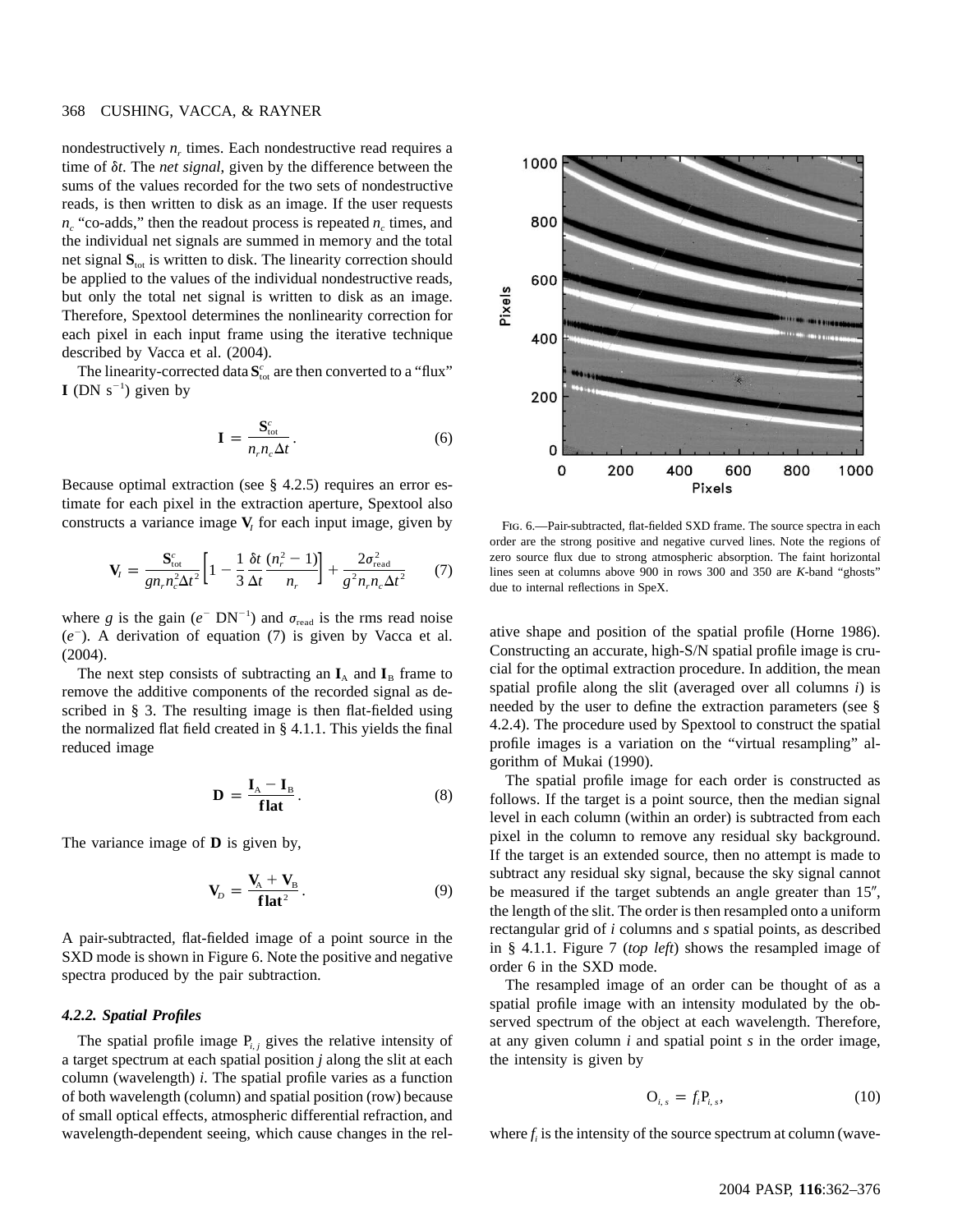

Fig. 7.—*Top left*: Resampled image of order 6 of the SXD mode. Note the positive and negative spectrum produced by the pair subtraction in the AB mode. The sharp peaks are bad pixels. *Top right*: First-order approximation of the spatial profile image. *Bottom left*: Model of the spatial profile image created by evaluating the profile coefficients. *Bottom right*: Average spatial profile.

length) *i*. If  $f_i$  is known, then  $P_{i,s}$  can be generated easily by simple division. (Of course  $f_i$  is exactly what we are trying to determine from the observations and so is never known a priori!) The variation in intensity with column can be removed by normalizing each column in  $O_i$ , by an appropriate scale factor. For optical spectroscopy, the scale factor is given by the total intensity in a column, which can be calculated by simply summing the values of the pixel along the column. Dividing each pixel in a column by the total flux in that column removes the variation in wavelength, and yields  $P_{i,s}$  (Horne 1986). However, in the near-infrared, the AB mode of observing produces both positive and negative images of the spectrum in any column when the two exposures are subtracted, and as a result,  $\sum_{s} f_{i,s} \approx 0$  for all *i*. Therefore, Spextool computes the profile image in the following iterative manner.

First, at each spatial (slit) point *s*, Spextool computes the

median of the columns of the observed order image. This yields a one-dimensional array (of length *s*) that is the first-order approximation to the mean spatial profile  $P_s$ . Assuming that

$$
\mathbf{O}_{i,s} \approx c_i \mathbf{P}_s,\tag{11}
$$

Spextool then uses a linear least-squares routine to fit the firstorder approximation of  $P<sub>s</sub>$  to the intensity variation in each column in the resampled order image and determines the scale factors  $c_i$ . These scale factors are actually the first-order approximations to  $f_i$ . The resampled image is then divided by the scale factors, which then yields an approximation to  $P_{i,s}$ . The result of this procedure, applied to order 6, is shown in Figure 7 (*top right*). The entire procedure can be repeated to yield better approximations to  $P_{i,s}$ . However, we have found that this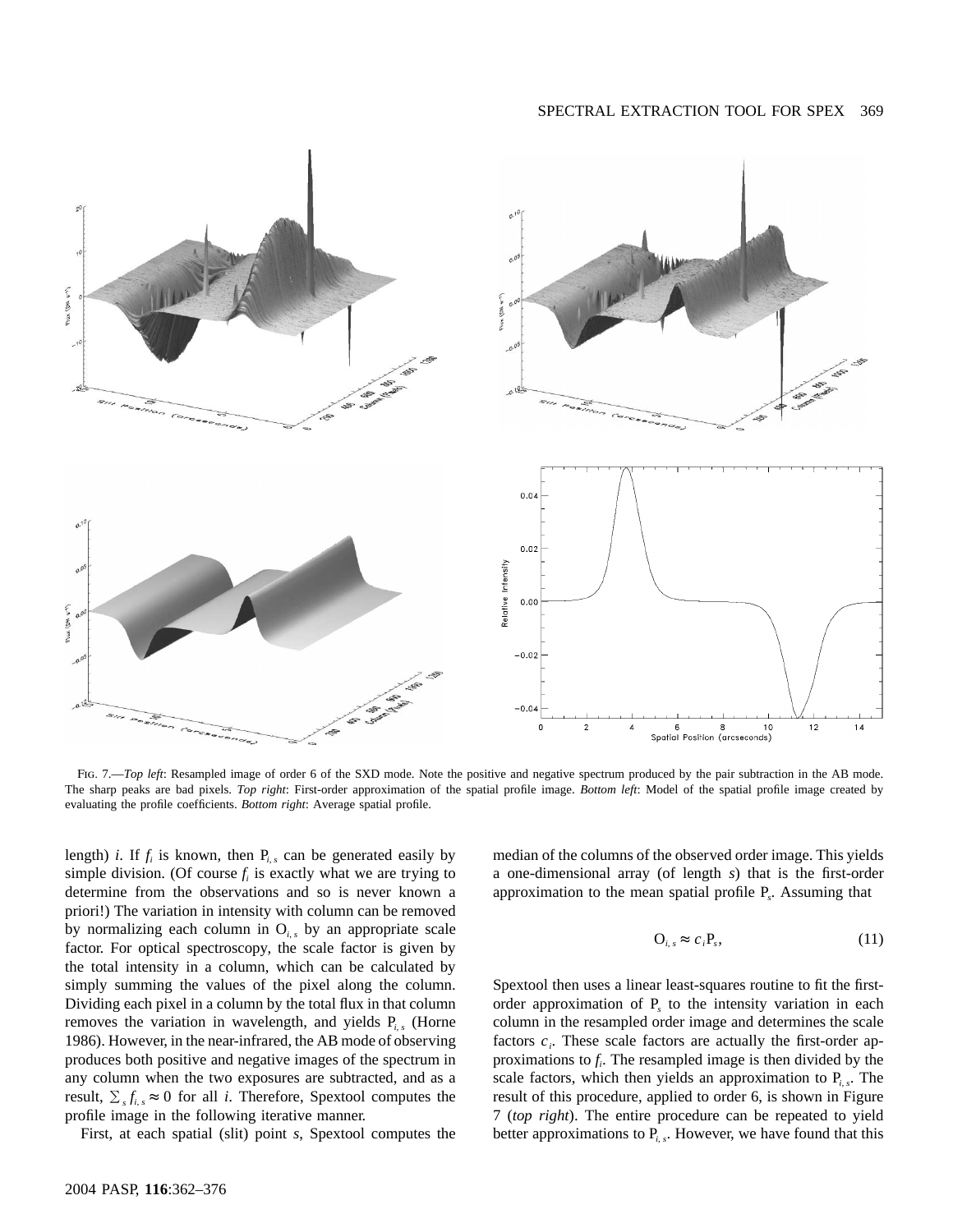first  $P_{i,s}$  image is quite satisfactory for optimal extraction purposes. Further iterations produce only marginal improvements.

Once the spatial profile image  $P_{i,s}$  is determined, Spextool fits a low-order polynomial along the columns *i* at each spatial point *s* in the image. This has the effect of smoothing the profile image, thus increasing its S/N. Columns for which the scale factors  $c_i$  indicate there is no significant source flux are excluded from the polynomial fit. The *profile coefficients*resulting from the polynomial fits can be used to determine the value of the intensity profile  $P_i$ , at any column and any spatial point. The spatial profile image for order 6, created by evaluating the profile coefficients, is shown in Figure 7 (*bottom left*). The average spatial profile  $P_s$ , computed from the model spatial profile image, is shown in Figure 7 (*bottom right*). Finally,  $P_{i,i}$  is constructed by resampling  $P_{i,s}$  onto the pixel grid  $(i, j)$ using the arcsecond values associated with each pixel.

#### *4.2.3. Aperture Location and Tracing*

Once the profile coefficients have been determined, the user specifies the position of the extraction apertures along the slit using the average spatial profiles as a guide. If the target is a point source, Spextool automatically determines the aperture positions by iteratively identifying local maxima in the absolute value of the average spatial profiles. If the target is an extended source, the user types the locations of the aperture positions, measured in arcseconds from the bottom of the slit (see Fig. 8), into a text field.

Since the location of the extraction apertures are identified using the average spatial profiles, they do not represent the true position of the spectrum on the detector at any given column. As discussed in § 4.2.2, this is a result of small optical effects as well as atmospheric differential refraction. For point sources, this true position is found by tracing the spectra across the array. A tracing routine steps across the array at regularly spaced intervals and locates the center of a spectrum by fitting a Gaussian in the spatial dimension centered on the aperture position defined above. The individual center points are then fitted as a function of column number with a low-order robust polynomial. The resulting *trace coefficients* provide the location of that spectrum at any column. This process is repeated for each aperture and for each order.

Unfortunately, extended sources cannot, in general, be traced, since there is no guarantee that the extraction apertures will be located at the positions of local maxima in the average spatial profiles. Therefore, Spextool simply adopts trace coefficients based on the edge coefficients. Spextool first converts the user-specified aperture position (in arcseconds) to a pixel position at each column using the edge coefficients. The aperture positions (in pixels) are then fitted as a function of column number with a low-order robust polynomial to produce the trace coefficients. Therefore, due primarily to atmospheric differential refraction, the position of the extraction aperture on the target will vary with wavelength. For most air masses, this effect can be mitigated by choosing a large enough extraction aperture.

#### *4.2.4. Extraction Parameters*

The extraction parameters (i.e., extraction apertures and background regions) are defined by the user with the aid of the average spatial profiles constructed in § 4.2.2. Figure 8 shows the average spatial profiles for a point source and an extended source (Uranus) in order 6 of the SXD mode.

For point sources, the parameters are defined with respect to each aperture position (*vertical cyan solid line*). The following extraction parameters are indicated in color in Figure 8:

*PSF radius*.—The radius in arcseconds at which the PSF profile falls to zero (*blue dotted lines*). This parameter is used only for optimal extraction (see § 4.2.5).

*Aperture radius*.—The radius in arcseconds defining the edge of the extraction aperture (*green solid and vertical dotted lines*).

*Background start*.—The radius in arcseconds at which to start the background region.

*Background width*.—The width in arcseconds of the background region (the background region is shown with a red solid line).

*Background fit degree*.—The degree of the robust leastsquares polynomial fit to the background regions (the fit to the background is shown with a magenta dotted line).

For extended sources, the relevant parameters are:

*Aperture radii*.—The extraction radius for each aperture (*green solid and dotted line*).

*Background regions*.—The regions used to fit the background level (*red solid lines*).

*Background fit degree*.—The degree of the robust leastsquares polynomial fit to the background regions (*magenta dotted line*).

## *4.2.5. Extracting the Spectra*

The spectra can be extracted once the trace coefficients are determined and the extraction parameters have been defined by the user. For a given aperture and order, the trace coefficients are used to determine the position of the spectrum at a given column. The extraction parameters, defined in arcseconds, are then converted to units of pixels using the edge coefficients. Before the spectra can be extracted, any residual sky signal left over from the initial pair subtraction (see § 3) must be subtracted from the reduced image  $\bf{D}$  (eq. [8]). At each column *i*, the values of the pixels in the user-defined background regions (red solid lines in Fig. 8) are fitted with a low-order weighted polynomial as a function of their position along the slit. The resulting fit provides an estimate of the residual sky level  $\tilde{R}_{i,j}$  at each pixel along the slit in column *i*. As long as the raw pixel values in the individual raw  $A$  and  $B$  frames are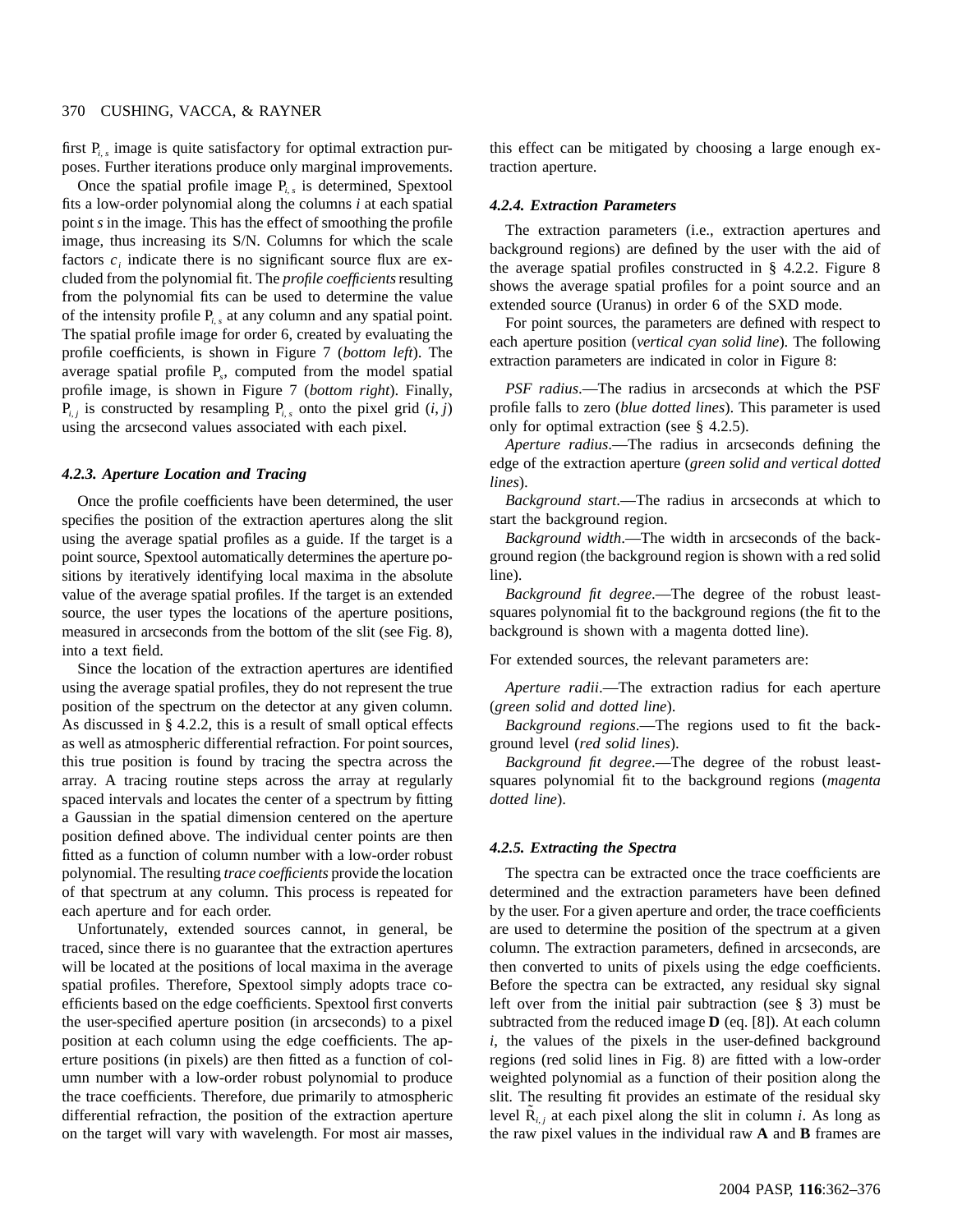

Fig. 8.—Two examples of the average spatial profiles for order 6 of the SXD mode. The upper profile results from a point source observed in the AB mode; the bottom is an extended source (Uranus) observed in the A-sky mode. The solid vertical cyan lines denote the location of the two apertures. Spextool automatically identified the positions of the two apertures in the upper panel, while we manually selected two apertures located at 6"3 and 9"5 in the lower panel. The solid and dotted green lines denote the extraction aperture, while the red lines denote the regions used for the background determination. The magenta dotted line represents the polynomial fit to the background regions. The dotted blue lines in the point-source profile represent the PSF radius. The PSF radius is used only for optimal extraction and is therefore not present in the extended source profile.

not saturated, subtracting  $\tilde{R}_{i,j}$  from  $D_{i,j}$  removes the residual sky signal.

Spextool can extract the spectra from the sky-subtracted frame  $(D_{i,j} - \tilde{R}_{i,j})$  in two ways: *sum* and *optimal*. In the sum mode, cosmic-ray hits are first identified using the spatial profiles created in § 4.2.2. At each column *i*, the spatial profile  $P_{i,i}$  is scaled to the data in a robust linear least-squares sense. Any pixels identified as outliers, as well as bad pixels identified from the bad pixel mask stored on disk, are replaced with the value of the scaled profile. The flux and variance of the object at column *i* is then given by

$$
f_i^{\text{sum}} = \sum_{j=j_1}^{j_2} \epsilon_{i,j} (\mathbf{D}_{i,j} - \tilde{\mathbf{R}}_{i,j}),
$$
  

$$
V_{f_i^{\text{sum}}} = \sum_{j=j_1}^{j_2} \epsilon_{i,j}^2 (\mathbf{V}_{D_{i,j}} + \mathbf{V}_{\tilde{R}_{i,j}}),
$$
 (12)

where  $j_1$  and  $j_2$  are the pixel indices of the upper and lower limits of the extraction aperture, and  $\epsilon_{i,j}$  is the fractional weight of pixel  $(i, j)$ , which is given by the fraction the each pixel

contained within the extraction aperture. The value of  $\epsilon_{i,j}$  is everywhere unity except for the pixels at the edges of the apertures.

Optimal extraction was originally developed by Robertson (1986) and Horne (1986) to maximize the S/N of long-slit spectra of point sources. The method was later expanded by Marsh (1989) and Mukai (1990) to include the extraction of cross-dispersed spectra, and Naylor (1998) has developed an "optimal extraction" algorithm for point-source photometry. All optimal extraction algorithms work on the same principle, namely, weighting each pixel in the extraction aperture in proportion to the amount of flux it contains from the target.

For each aperture, Spextool normalizes  $P_{i,j}$  using the PSF radius defined in § 4.2.4 so that

$$
P_{i,j} = \frac{P_{i,j}}{\sum_{j=j_1}^{j_2} P_{i,j}},
$$
\n(13)

where  $j_1$  and  $j_2$  are the upper and lower limits given by the PSF radius. Here  $P_{i,j}$  now gives the fraction of the total flux from the object contained in pixel *j* of column *i*. At each column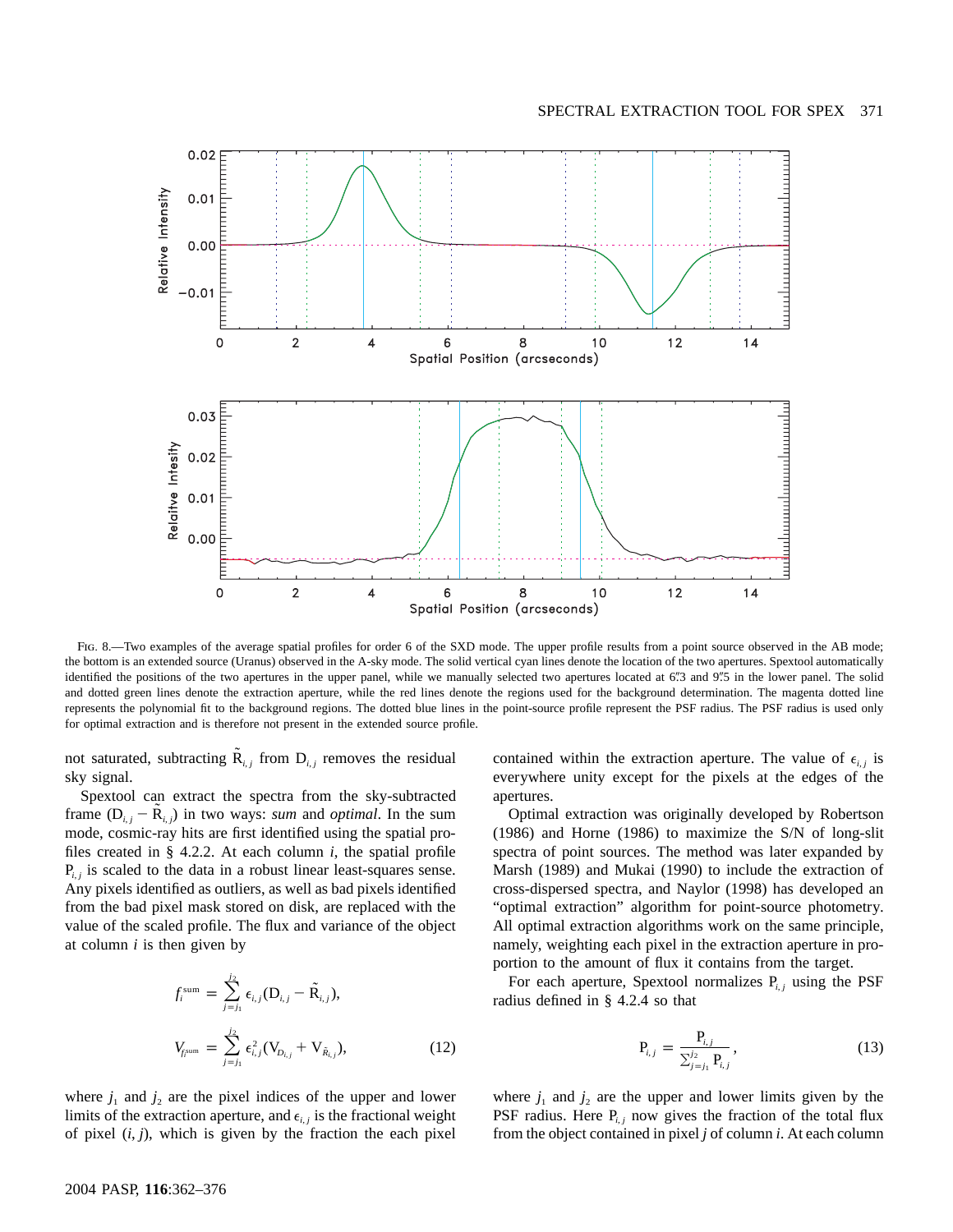*i*,  $(D_{i,j} - \tilde{R}_{i,j})/P_{i,j}$  then represents an array of *j* independent estimates of the total flux of the object. These independent estimates are combined in an optimal way using a weighted mean where the weights are given by their inverse variances,  $P_{i,j}^2 / (V_{D_{i,j}} + V_{\tilde{R}_{i,j}})$ . The flux and variance of the object at column *i* then become

$$
f_{i}^{\text{opt}} = \frac{\sum_{j_{1}}^{j_{2}} M_{i,j} P_{i,j} (D_{i,j} - \tilde{R}_{i,j})/(V_{D_{i,j}} + V_{\tilde{R}_{i,j}})}{\sum_{j_{1}}^{j_{2}} M_{i,j} P_{i,j}^{2}/(V_{D_{i,j}} + V_{\tilde{R}_{i,j}})},
$$
  

$$
V_{f_{i}^{\text{opt}}} = \frac{1}{\sum_{j_{1}}^{j_{2}} M_{i,j} P_{i,j}^{2}/(V_{D_{i,j}} + V_{\tilde{R}_{i,j}})},
$$
(14)

where  $j_1$  and  $j_2$  are the upper and lower limits given by the aperture radius, and  $M_i$  *j* is an optional mask to remove bad pixels.

As explained by Horne (1986), optimal extraction provides an increase in the S/N only for background-limited spectroscopy. Since the SXD mode is source limited for all but the faintest targets, optimal extraction provides relatively little increase in the S/N of the spectra. However, the LXD mode is almost always background limited because of the strong thermal flux of the sky and telescope, and as a result, optimal extraction provides an increase in the S/N of the spectra of up to 25%. Independent of S/N concerns, optimal extraction is superior to sum extraction because it ignores bad pixels instead of trying to fix them.

#### *4.2.6. Wavelength Calibration*

The spectra are wavelength calibrated using the arc frame created in § 4.1.2. As discussed there, we use argon lines and sky emission features for wavelength calibration. We have compiled a list of argon lines from Rao, Humphreys, & Rank (1966) and have removed lines that are blended at  $R = 2500$ , the maximum resolving power available with SpeX. We determined the wavelengths of the sky emission features using a model of the atmospheric transmission computed with ATRAN (Lord 1992). All wavelengths are given in vacuum.

Spextool begins the wavelength-calibration process by extracting arc spectra for each extraction aperture. Argon lines or sky features that are blended at the resolving power of the object spectra are then pruned from the line list. The approximate position of each line in the pruned line list is determined from a previously determined wavelength solution stored on disk. Due to the combined effects of the nonrepeatability of the slit wheel mechanism, flexure in the instrument, and internal movements due to the thermal recycling of SpeX, the zero point of this solution can vary by up to a few pixels. Spextool, therefore, performs a cross-correlation between the arc spectrum extracted above and an arc spectrum stored on disk (used to create the solution stored on disk) to determine the zero point. The position of each line is then determined by fitting a Gaussian to a small section of the arc spectrum centered on the approximate position of each line.

Spextool then determines a single wavelength solution for each extraction aperture using a variation of the technique outlined by Hall et al. (1994). This method has two advantages over determining a wavelength solution on an order-by-order basis. First, the overall fit is of higher quality, because all of the lines on the array are used in the fit. Second, orders with a small number of lines can still be accurately calibrated. The method makes use of the fact that for a fixed groove spacing, the ratio of two wavelengths  $\lambda_1$  and  $\lambda_2$ , diffracted at the same angle but located in two different orders  $m_1$  and  $m_2$ , is given by

$$
\frac{\lambda_1}{\lambda_2} = \frac{m_2}{m_1}.
$$
 (15)

Since we assume the spatial dimension is aligned with the columns of the detector (see § 2), a given column corresponds to the same diffraction angle for all of the orders. Therefore, Spextool scales the wavelengths of the identified lines to their equivalent wavelengths  $\lambda'$  in a given order  $m'$  using equation (15). For example, in the SXD mode, a line with  $\lambda = 2.2 \mu m$  in order 3 will have  $\lambda' = 1.1 \mu m$  for  $m' = 6$ .

In principle, a wavelength solution can be computed by fitting the scaled lines  $(\lambda')$  as a function of column number and then applying the solution to the individual orders using equation (15). However, we find that such a fit leaves large-scale trends with order number in the residuals (due to small optical effects). To remove these trends, we fit the scaled wavelengths with a robust two-dimensional polynomial where  $\lambda'$  is a function of both the column number *i* and the order number *m*:

$$
\lambda(i, m) = \sum_{k=0}^{N_k} \sum_{l=0}^{N_l} C_{kl} i^k m^l.
$$
 (16)

A third-order polynomial in both *i* and *m* ( $N_k = N_l = 3$ ) removes the trends found in the residuals of the one-dimensional fit. Figure 9 shows the residuals of the wavelength calibration fit for the SXD mode. The rms of the residuals is  $0.075$  Å. The rms of the residuals for the LXD1.9 modes is roughly an order of magnitude greater, owing to the fewer lines available for wavelength calibration.

For slit widths wider than 0.8, the argon and sky lines become hopelessly blended, which results in a poor fit, due to the small number of individual lines that can be identified. In this case, the user can adopt a wavelength solution stored on disk after applying the cross-correlation zero point.

#### *4.2.7. Results*

The extracted spectrum from order *m* is then wavelength calibrated by scaling the results of evaluating equation (16) by  $m'/m$ . The resulting wavelength-calibrated spectra (including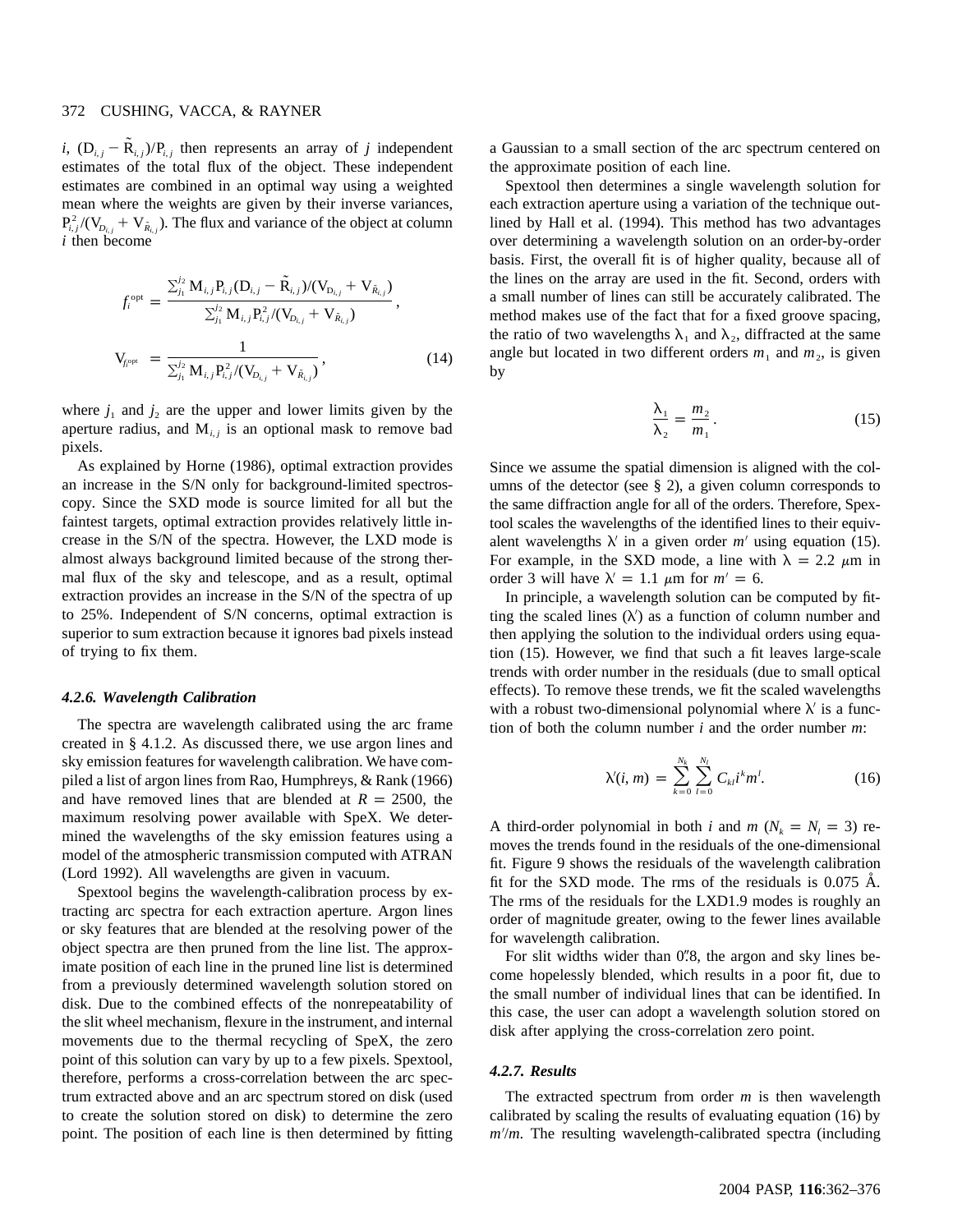

Fig. 9.—Residuals of the wavelength-calibration procedure for the SXD mode, shown as a function of spectral order (*top*) and column (*bottom*). The rms of the residuals is  $0.075$  Å.

the error spectra) are written to disk as a FITS file. All of the pertinent extraction parameters are written to the FITS header. Figure 10 shows the SXD and LXD2.1 spectra of the B5 subgiant HD 147394.

#### **4.3. Step 3: Post-Extraction Processing**

#### *4.3.1. Combining the Spectra*

For each input image, Spextool produces an output file containing the wavelength-calibrated flux and error spectra corresponding to each extraction aperture in each order. Multiple output files (resulting from repeated observations) can be combined with a routine that allows the user to choose the combining procedure (mean, weighted mean, or median). The spectra are resampled onto a common wavelength grid and then combined.

## *4.3.2. Telluric Correction*

In contrast to the relatively weak telluric absorption features present in the optical, strong absorption bands due to  $H_2O$ ,  $CO<sub>2</sub>$ , and CH<sub>4</sub>, and to a lesser extent N<sub>2</sub>O,  $O<sub>2</sub>$ , and  $O<sub>3</sub>$ , dominate the  $1-5 \mu m$  wavelength range. Therefore, removing the telluric absorption features in the spectrum of the target is both a necessary and critical step in the reduction of infrared spectra.

We have developed a new method for correcting mediumresolution, near-infrared spectra that makes use of an A0 V star, observed near in time and close in air mass to the target, and a high-resolution model of Vega. This method simultaneously removes the instrument signature and approximately flux calibrates the target spectrum. A full explanation of the method, as well as examples of the process, is given by Vacca, Cushing, & Rayner (2003).

## *4.3.3. Merging the Orders*

Once the target spectra have been corrected for telluric absorption, the spectra from the various orders can be merged into a single, continuous spectrum. In principle, the flux levels and slopes of the spectra from two neighboring orders should match exactly in their common wavelength range. However, we find significant differences in both the flux levels and slopes for some objects when the nonlinearity correction is not incorporated into the reduction process  $(\S$  4.2.1). For example, the top panel of Figure 11 shows the mismatch in flux and slope between the uncorrected spectra from orders 6 (*green*) and 7 (*red*) of Gl 846 (M0.5 V). The nonlinearity correction removes this problem to a large degree, as can be seen in the lower panel of Figure 11. For most objects the corrected flux levels in the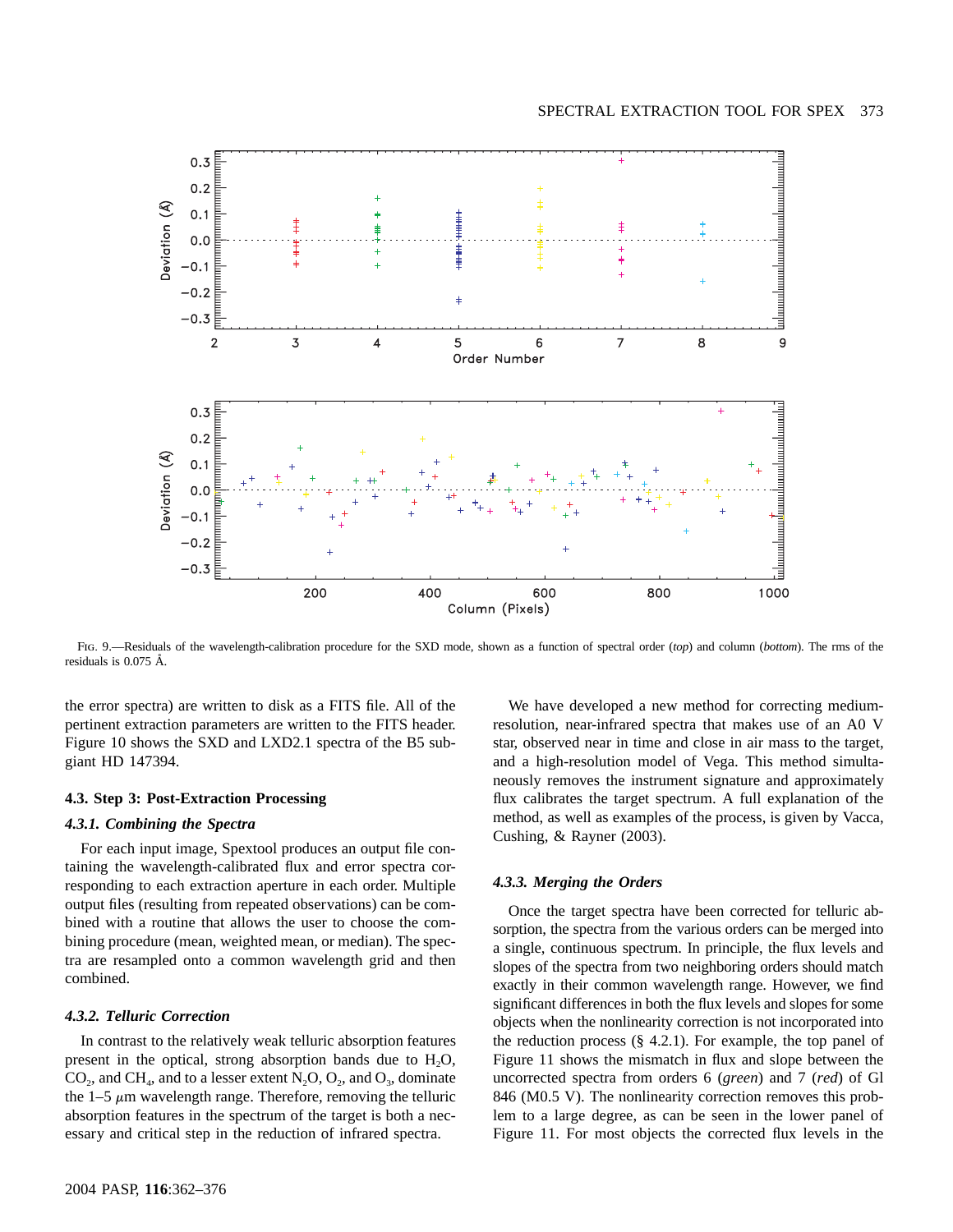

Fig. 10.—*Left*: SXD spectra of HD 147394 (B5 IV) prior to telluric correction. The overall shape of the spectra is due to the instrument throughput. Strong H absorption lines can seen in orders 6 and 7. The high-frequency structure is due to telluric absorption. *Right*: LXD2.1 spectra of HD 147394 prior to telluric correction. Most of the structure in these spectra is due to telluric absorption.

order overlap regions differ by  $\leq 2\%$ . To account for this small offset before the spectra from two orders are merged, the user can scale one of the spectra to match the flux level of the other. One spectrum is then resampled onto the wavelength grid of the other, and the two spectra are combined using a weighted mean. The process is continued until all of the orders have been merged.

## *4.3.4. Cleaning and Smoothing the Spectrum*

Cleaning and smoothing the spectra are cosmetic in nature and are therefore optional. In principle, the extraction process either ignores or fixes bad pixels. However, occasionally bad pixels are missed and corrupt the spectrum. In addition, the division by the telluric correction spectrum can produce strong, high-frequency noise deep in the telluric bands, since the flux values in these wavelength ranges can be close to zero. Therefore, the user can either remove sections of the spectrum that are noisy, or interpolate over single bad pixels.

For faint objects, it is often advantageous to smooth or rebin a spectrum to increase its S/N. The user has the option of smoothing the spectrum using a Gaussian kernel or a Savitzky-Golay kernel (Press et al. 1992). The advantage of the latter is that it increases the S/N of the spectrum with minimal loss of resolution.

## *4.3.5. Merge SXD and LXD Spectra*

Finally, if the object has been observed in both the SXD and LXD mode, the spectra from the two modes can be combined to produce a single, continuous spectrum. In principle, the flux levels of the SXD and LXD spectra should match, but in practice we often find that the absolute flux levels differ. Therefore, before the spectra from the two modes are combined, one spectrum can be scaled to match the flux level of the other. The LXD spectrum is then resampled onto the wavelength grid of the SXD spectrum, and the two spectra are combined using a weighted mean.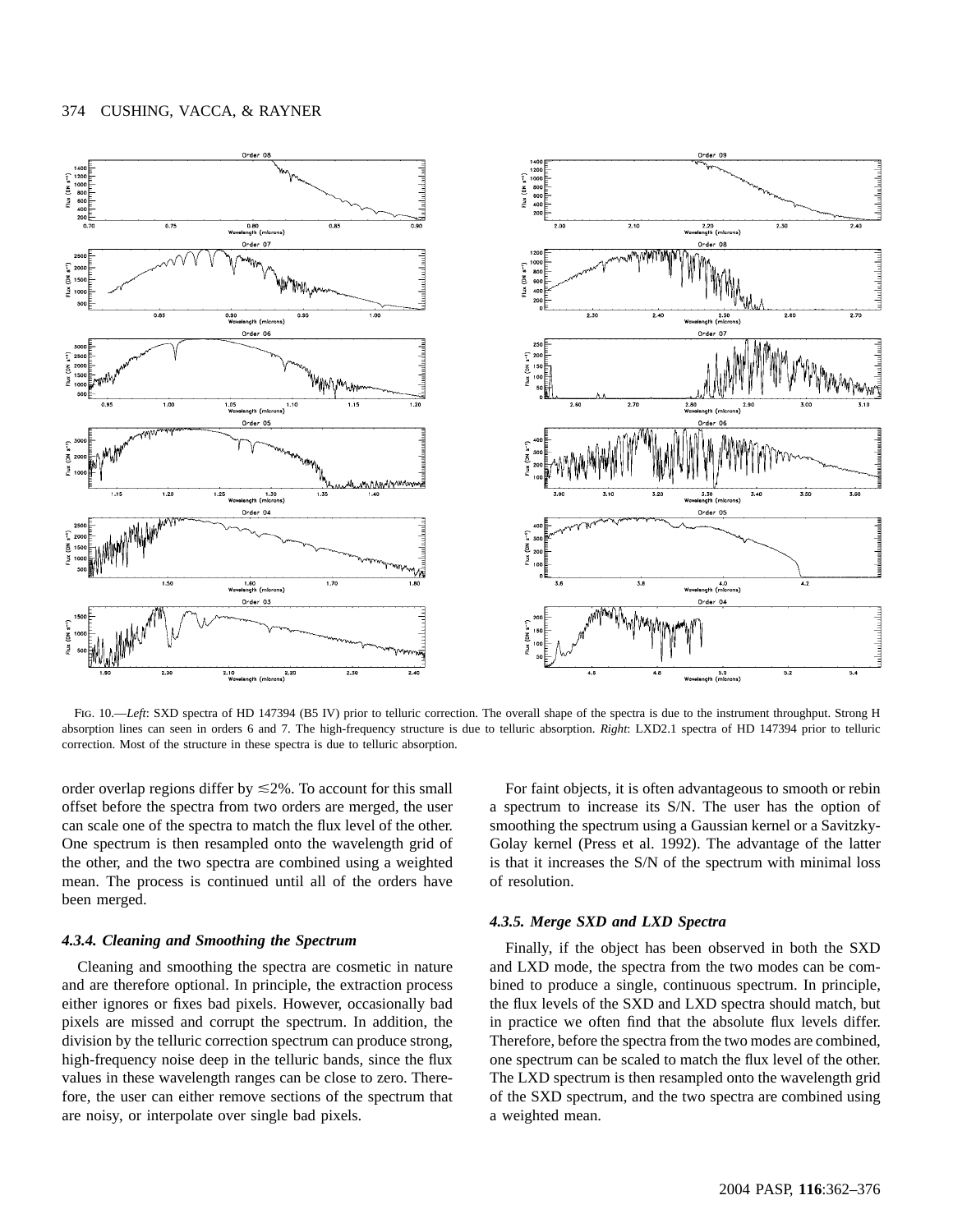

Fig. 11.—Spectra of Gl 846 (M0.5 V) from orders 6 and 7 of the SXD mode. The spectra in the upper panel were reduced without applying a correction for nonlinearity; the corrections were incorporated into the reductions of the spectra in the bottom panel. Incorporation of the nonlinearity corrections removes, to a large degree, the mismatch in both the flux levels and slopes of the spectra in the overlap regions. No additional scaling has been applied to these spectra.



FIG. 12.—The 0.8–5.0  $\mu$ m spectrum of HD 147394 (B5 IV). The break in the spectrum centered at 1.83  $\mu$ m is a result of a gap in the wavelength coverage of the SXD mode. The spectrum from 2.5 to 2.9  $\mu$ m and from 4.2 to 4.5  $\mu$ m has been removed because the atmosphere is almost completely opaque at these wavelengths. The hydrogen absorption lines from the Paschen, Brackett, and Pfund series are indicated. Note the excellent agreement in flux between the separate spectral regions.

#### *4.3.6. Results*

Figure 12 shows the approximately flux-calibrated 0.8–5.0  $\mu$ m spectrum of HD 147394 (B5 IV). The resolving power of the 0.8–2.5  $\mu$ m spectrum is  $\langle R \rangle = 2000$ , and the S/N is greater than 100; for the 2.1–5.0  $\mu$ m spectrum,  $\langle R \rangle = 2500$ , and the S/N is ~70. The break in the spectrum centered at 1.83  $\mu$ m is a result of a gap in the wavelength coverage of the SXD mode (see Rayner et al. 2003). The spectrum from 2.5 to 2.9  $\mu$ m and from 4.2 to 4.5  $\mu$ m has been removed because the atmosphere is almost completely opaque at these wavelengths. The Brackett, Paschen, and Pfund series have been identified.

## **5. SUMMARY**

We have presented a description of a new IDL package called Spextool, which has been developed for the reduction of spectral data taken with the near-infrared, medium-resolution, crossdispersed spectrograph SpeX at the IRTF. Spextool allows rapid reduction (i.e., flat fielding, aperture definition, sky subtraction, spectral extraction, wavelength calibration, and various postprocessing steps) of spectral data acquired in the most commonly used spectroscopic modes of SpeX. It generates realistic estimates of error arrays associated with spectra, and incorporates an "optimal extraction" algorithm for point-source